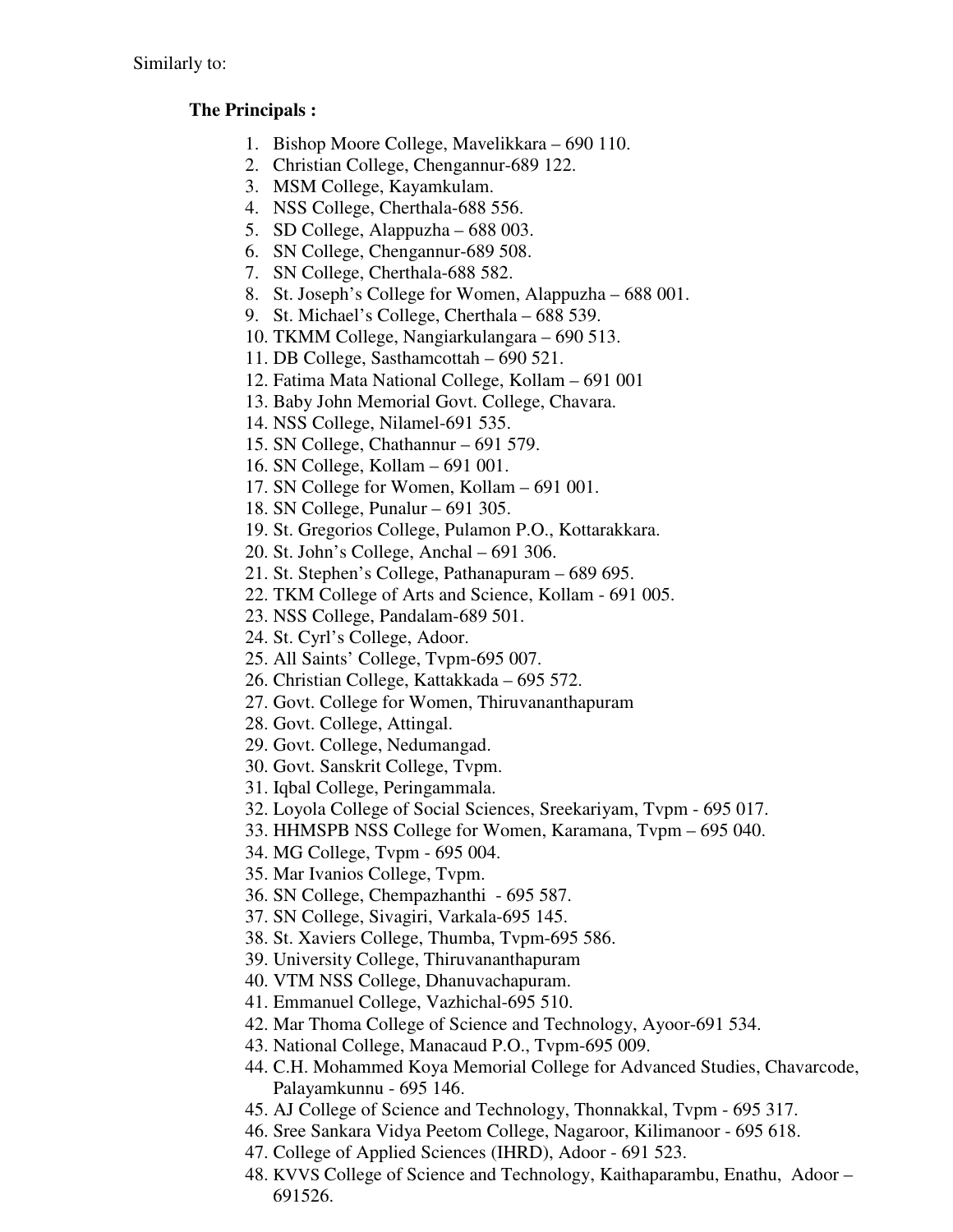- 49. College of Applied Science (IHRD), Govt. High School Campus, Mavelikkara-690101.
- 50. Allama Iqbal Institute of Management, Iqbal Nagar, Daivappura P.O., Peringammala, Nedumangad-695 563.
- 51. Member Sree Narayana Pillai Institute of Management and Technology, Chavara, Kollam-691 585.
- 52. TKM Institute of Management, Karuvelil, Kollam 691 505.
- 53. Lourdes Matha College of Science and Technology, Kuttichal, Tvpm 695 570.
- 54. Kerala Institute of Tourism and Travel Studies, Thycaud, Tvpm.
- 55. Kerala Institute of Co-operative Management, Nettukaltheri, Neyyardam, Tvpm.
- 56. S.N. Institute of Technology, Vadakkevila, Kollam 691 010.
- 57. Institute of Management and Technology, Punnapra, Alappuzha.
- 58. College of Engineering, Tvpm.
- 59. Gurudev Institute of Management Studies, Kottappuram (P.O), Kadakkal, Kollam.
- 60. Mar Thoma Institute of Information Technology, Chadayamangalam, Ayur, Kollam 691534
- 61. Bishop Jerome Institute, Fathima College Road, Kollam.
- 62. Co-operative Institute of Management & Technology, Manvila, Thiruvananthapuram.
- 63. G. Karunakaran Memorial Co-operative College of Management, Azhicode, Tvpm.
- 64. Mohandas College of Engineering & Technology, Nedumangad, Thiruvananthapuram.
- 65. College of Applied Science, Dhanuvachapuram
- 66. KNM Govt. Arts & Science College, Kanjiramkulam
- 67. Govt. College, Kariavattom
- 68. DC School of Management and Technology, KINFRA Video Park, Sainik School P.O., Kazhakkootom, Thiruvananthapuram
- 69. Sankar Institute of Science Technology and Management, Thazham South, Chathannoor P.O., Kollam
- 70. KVVS Institute of Technology, Kaithaparambu, Adoor, Pathanamthitta
- 71. Mar Baselious Institute of Technology, Anchal P.O., Kollam
- 72. College of Applied Sciences, Karthikapally, Harippad, Alappuzha
- 73. Sree Narayana Guru College of Advanced Studies, Chempazhanthy
- 74. Sree Narayana Guru College of Advanced Studies, Cherthala
- 75. Sree Narayana Guru College of Advanced Studies, Punalur, Kollam
- 76. Sree Narayana Guru College of Advanced Studies, Sivagiri, Varkala
- 77. SDV College of Arts and Applied Sciences, Sanathanapuram P.O., Alappuzha
- 78. Muslim Association College of Arts and Science, Panavoor, Nedumangad
- 79. Member Sree Narayana Pillai Institute of Management and Technology,

Madappally, Mukundapuram,Chavara, Kollam